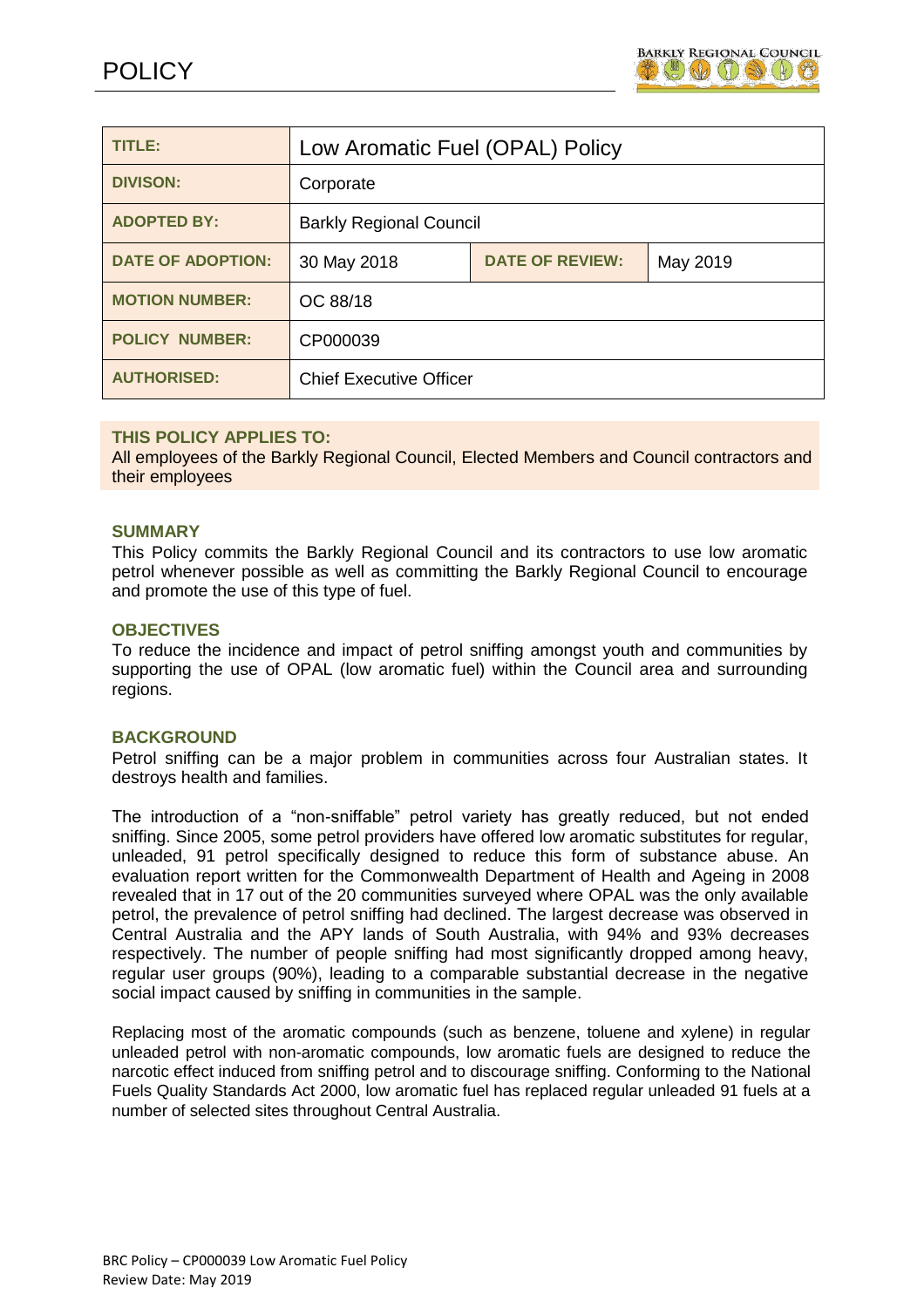

In 2013 the Commonwealth enacted legislation to enable the Minister to establish *low aromatic fuel areas* and *fuel control areas*. ". [See Appendix One](#page-3-0) – page 4

## **POLICY STATEMENT**

Recognising the very serious health risks associated with petrol sniffing, the Barkly Regional Council supports the use of Opal and low aromatic fuel whereby the aim is to reduce the incidence and impact of petrol sniffing amongst youth and communities.

Barkly Region is designated a "Low Aromatic Fuel (Designated Area) – Instrument 2016". [See](#page-3-0) [Appendix One –](#page-3-0) page 4

- Use low aromatic fuel in all Barkly Regional Council vehicles suited to low octane fuel subject to its availability
- Include, in all contracts and tender documents the requirement for Council contractors (and their employees) to use low aromatic fuel in all vehicles works suited to this type of fuel when undertaking work pursuant to the contract and where low aromatic fuel is available
- Ensure that Barkly Regional Council employees do not transport to or store any high octane fuel in any of its communities
- Use of high aromatic fuel in the Barkly Regional Council depot must be stored in a secured locked area after hours
- Direct Barkly Regional Council employees on or visiting communities not to use or transport any higher octane fuel
- Include in contracts and tender documents a requirement imposing a similar obligation upon Barkly Regional Council contractors and their employees
- Continue to work with Federal and Territory agencies and other organisations to encourage and promote the exclusive use of low aromatic fuel within the Barkly region

#### *Note:*

*As a direct substitute for regular unleaded fuel with an octane rating of 91, both Opal fuel and Unleaded 91 Low Aromatic fuel can safely be mixed with the regular unleaded 91 already in a vehicle.*

*However, it is important to note, Opal fuel and Low Aromatic fuel is not suitable for vehicles that require a premium unleaded fuel with an octane rating of 95 or higher.*

## **TERMINOLOGY & DEFINITIONS**

#### *Policy*

The Barkly Regional Council Policy sets out what the Council wants to do and how they do it. Policies are formed to meet legislative requirements and to ensure smooth decision making. Policies must be formally adopted in a meeting of Council and comply with the Barkly Regional Council's legal obligations and relevant standards.

#### *Low Aromatic Fuel*

Low aromatic unleaded fuel has been specially designed to contain lower levels of the toxic aromatic compounds such as benzene, toluene and xylene. Low aromatic unleaded fuel has a minimum octane rating of 91 so it can be used in any engine in which manufacturers recommend the use of regular unleaded 91 fuels.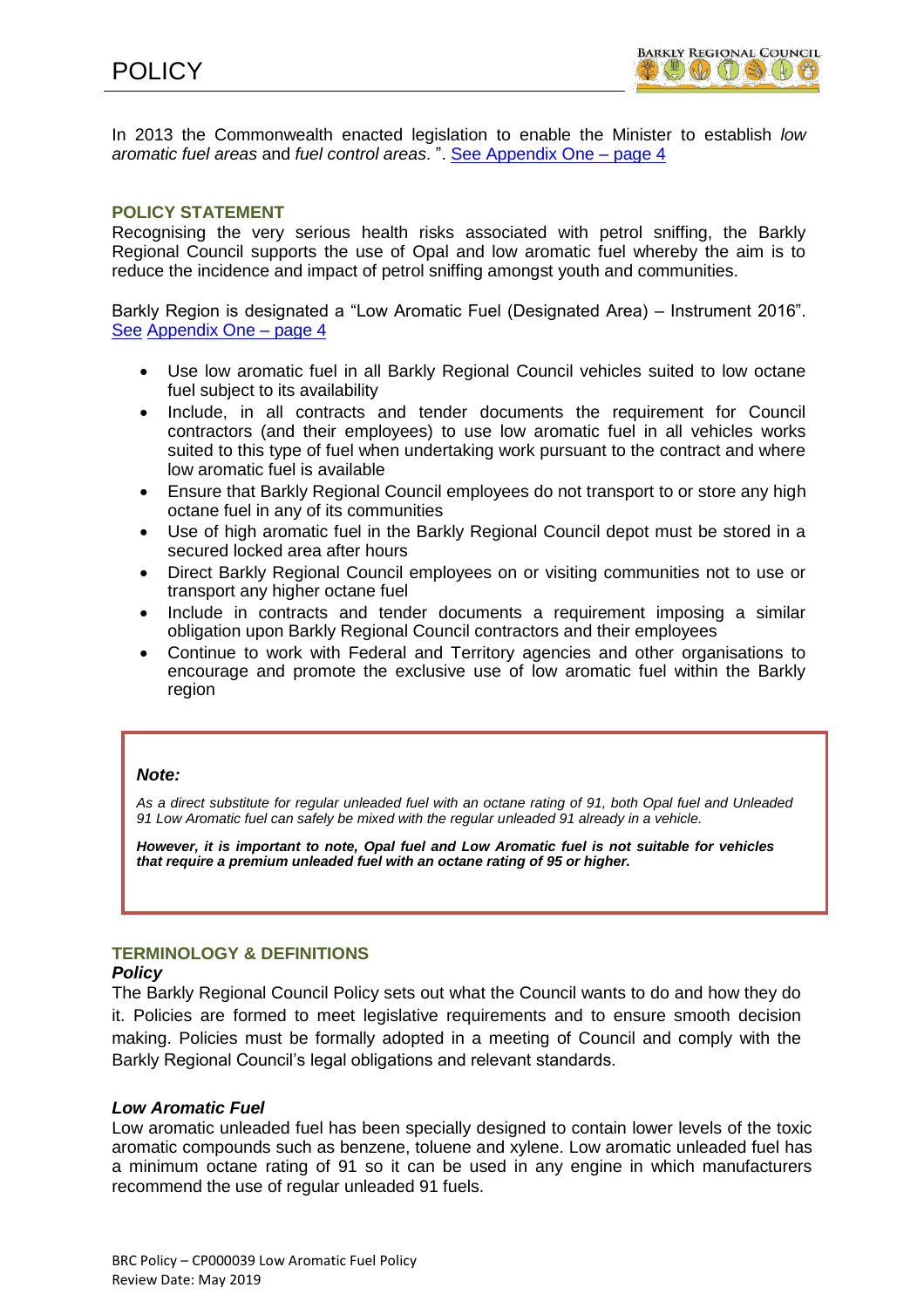

## *High Octane Fuel*

High aromatic fuel has levels of the toxic aromatic compounds such as benzene, toluene and xylene which give people who sniff petrol a "high".

## *Fuel Control Areas*

In 'low aromatic fuel areas', corporations cannot supply, transport or possess regular unleaded fuel.

In 'fuel controlled areas', the Minister may determine a range of requirements relating to fuels. This may include, for example, how fuels are stored, what information is communicated in relation fuels, and record keeping requirements.

### **REFERENCES**

Barkly Regional Council Purchasing & Procurement Policy Barkly Regional Council Hazardous Chemicals Policy Barkly Regional Council Risk Management Policy Barkly Regional Council Conduct in the Workplace Policy

## **LEGISLATION & STANDARDS**

Low Aromatic Fuel Act 2013 Work, Health & Safety Legislation (NUL) 2011 Work, Health & Safety Act (NUL) 2011 National Fuels Quality Standards Act 2000 (In Force –being Reviewed-Superseded Version)

### **LINKS**

<https://www.lowaromaticunleaded.gov.au/for-communities/faq> <https://www.lowaromaticunleaded.gov.au/faq-page> <https://www.lowaromaticunleaded.gov.au/low-aromatic-fuel-areas> <https://www.lowaromaticunleaded.gov.au/tennant-creek-consultations> [http://www.austlii.edu.au/au/legis/cth/num\\_act/lafa2013180/](http://www.austlii.edu.au/au/legis/cth/num_act/lafa2013180/) <http://www.abc.net.au/health/library/stories/2005/11/24/1831506.htm> [http://www.austlii.edu.au/au/legis/nt/num\\_act/whasula201139o2011543/](http://www.austlii.edu.au/au/legis/nt/num_act/whasula201139o2011543/) [http://www.austlii.edu.au/au/legis/nt/num\\_act/whasula201139o2011543/](http://www.austlii.edu.au/au/legis/nt/num_act/whasula201139o2011543/) <https://www.environment.gov.au/topics/environment-protection/fuel-quality/legislation/about-act>

## **RESPONSIBILITY & DELEGATION**

Barkly Regional Council Elected Members Chief Executive Officer Director Corporate Services Director Infrastructure Director Community Services

**EVALUATION AND REVIEW**

Next review date: May 2019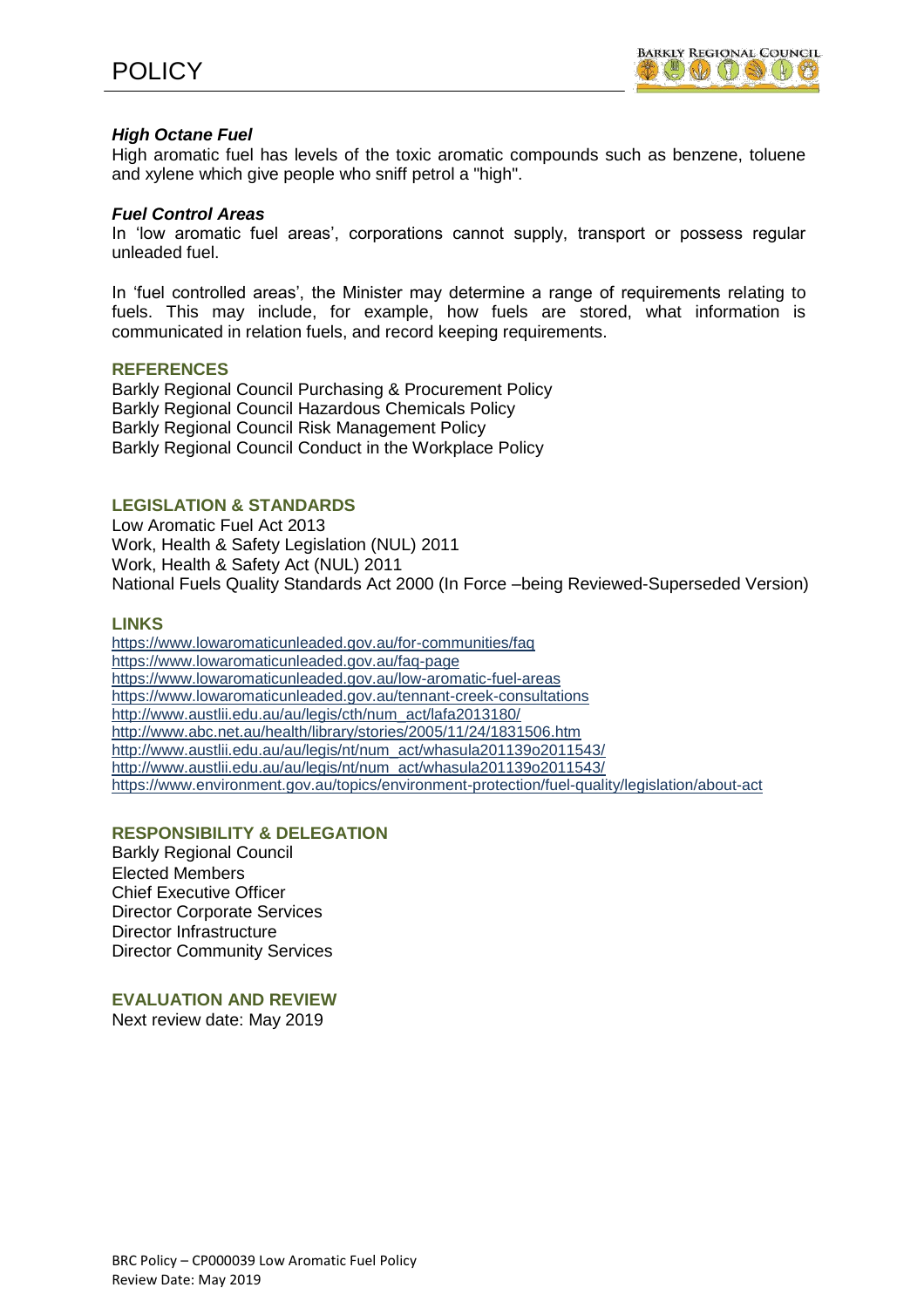## <span id="page-3-0"></span>**APPENDIX ONE**



# **Low Aromatic Fuel (Designated Areas) (Barkly Region) Instrument 2016**

I, Nigel Scullion, Minister for Indigenous Affairs, make the following instrument.

Dated 12.2.2016

NIGEL SCULLION Minister for Indigenous Affairs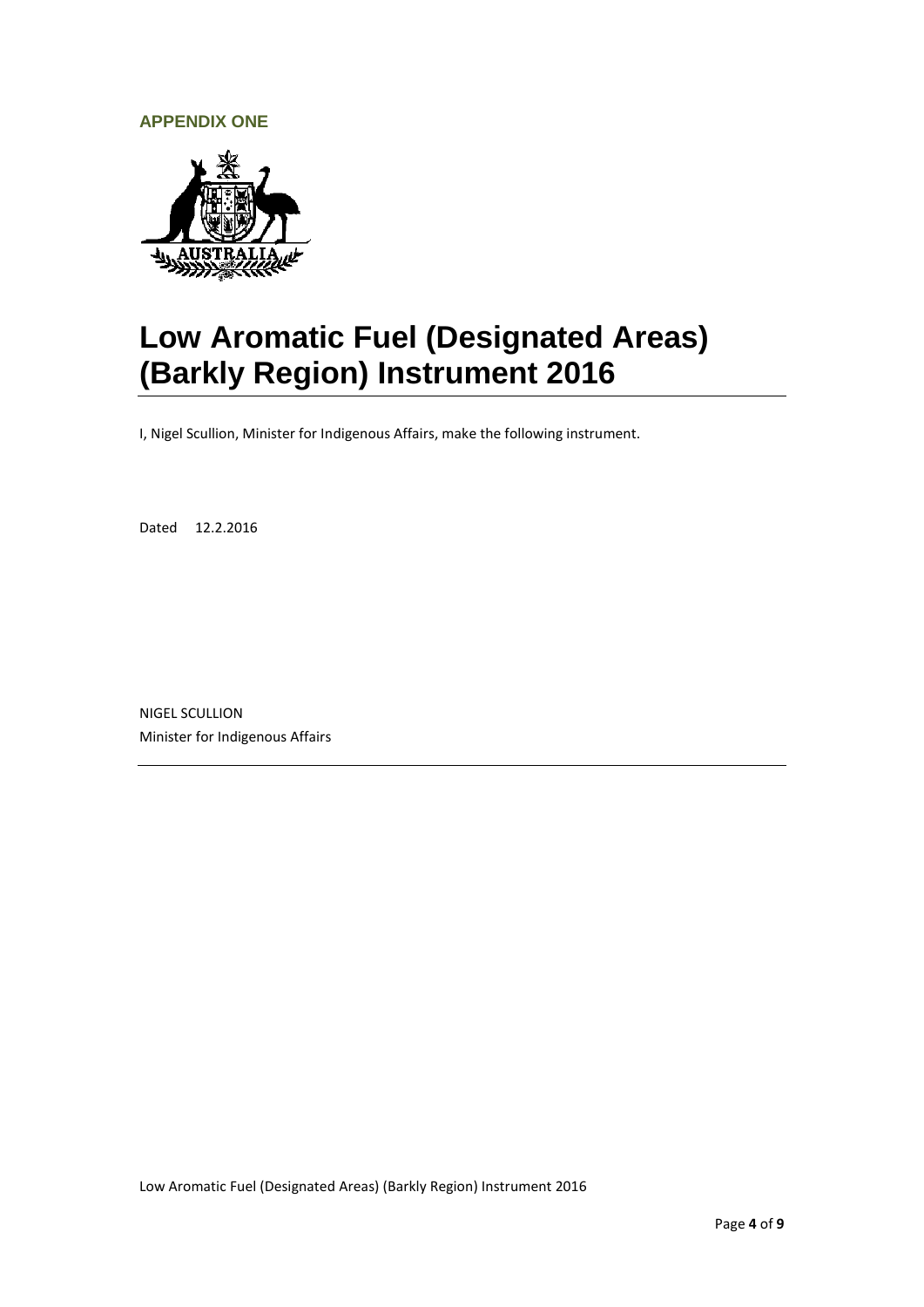# **1 Name**

This is the *Low Aromatic Fuel (Designated Areas) (Barkly Region) Instrument 2016*.

## **2 Commencement**

(1) Each provision of this instrument specified in column 1 of the table commences, or is taken to have commenced, in accordance with column 2 of the table. Any other statement in column 2 has effect according to its terms.

| <b>Commencement information</b> |                                                                              |                     |  |  |  |  |
|---------------------------------|------------------------------------------------------------------------------|---------------------|--|--|--|--|
| Column 1                        | Column 2                                                                     | Column 3            |  |  |  |  |
| <b>Provisions</b>               | <b>Commencement</b>                                                          | <b>Date/Details</b> |  |  |  |  |
| 1. The whole of this instrument | Day after registration on the Federal<br>Register of Legislative Instruments |                     |  |  |  |  |

Note: This table relates only to the provisions of this instrument as originally made. It will not be amended to deal with any later amendments of this instrument.

> (2) Any information in column 3 of the table is not part of this instrument. Information may be inserted in this column, or information in it may be edited, in any published version of this instrument.

# **3 Authority**

This instrument is made under subsection 14(1) of the *Low Aromatic Fuel Act 2013*.

# **4 Definitions**

In this instrument: *Act* means the *Low Aromatic Fuel Act 2013.*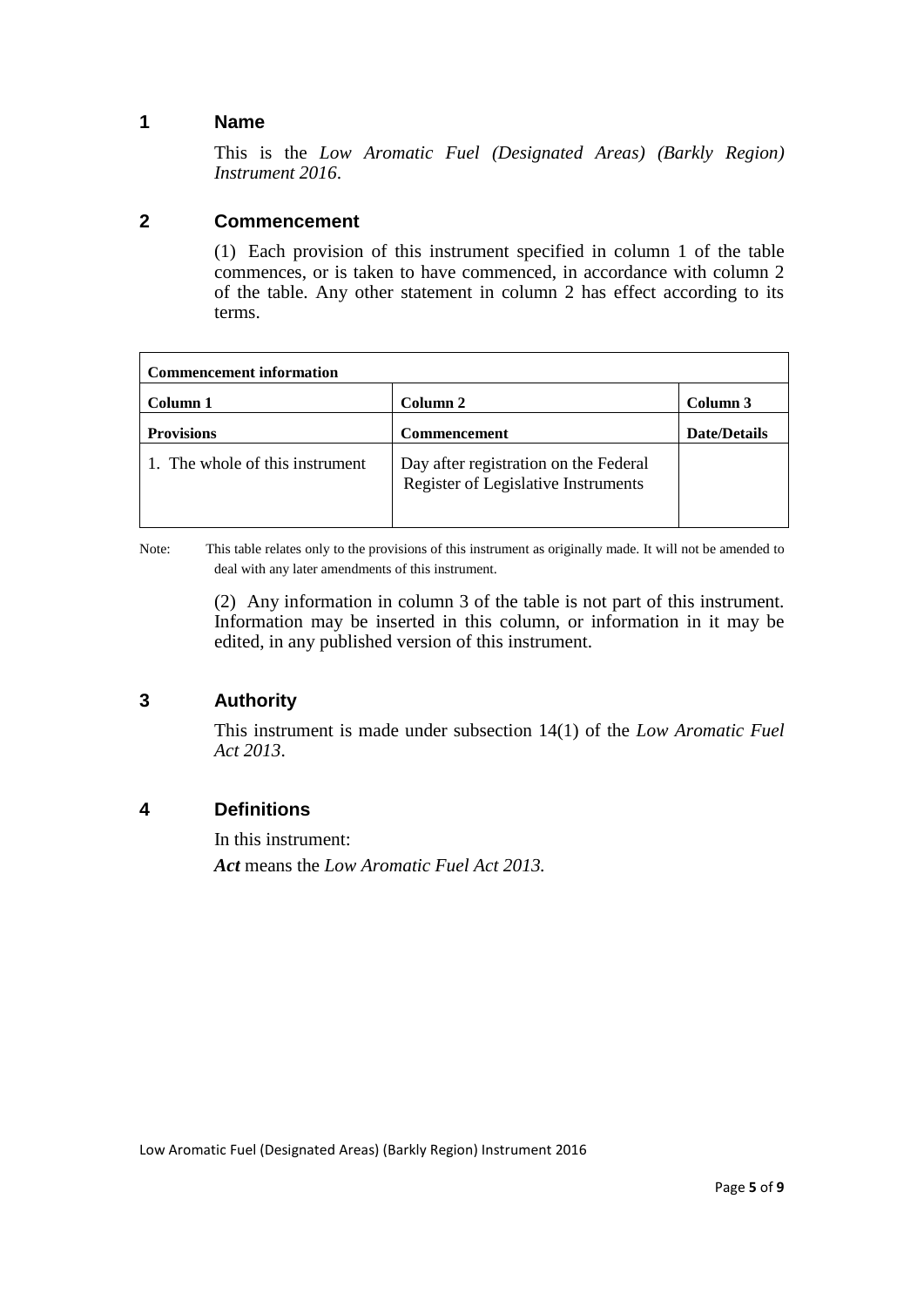# **5 Designated low aromatic fuel areas**

(1) For subsection 14(1) of the Act, the area of Tennant Creek, Northern Territory, within the area bounded by geodesic lines connecting the sequential points 1 to 62, then back to point 1, contained in the table below, is designated as a low aromatic fuel area:

| Latitude       |                |                | Longitude      |  |                |                |                |
|----------------|----------------|----------------|----------------|--|----------------|----------------|----------------|
|                | <b>Degrees</b> | <b>Minutes</b> | <b>Seconds</b> |  | <b>Degrees</b> | <b>Minutes</b> | <b>Seconds</b> |
|                | (°)            | (')            | (")            |  | (°)            | $\mathcal{C}$  | (")            |
| Point No.      |                |                |                |  |                |                |                |
| $\mathbf{1}$   | $-19$          | 37             | 25.9365        |  | 134            | 11             | 29.3706        |
| $\sqrt{2}$     | $-19$          | 37             | 22.4254        |  | 134            | 11             | 29.3719        |
| 3              | $-19$          | 37             | 24.1807        |  | 134            | 11             | 33.8931        |
| $\overline{4}$ | $-19$          | 37             | 25.0511        |  | 134            | 11             | 36.2031        |
| $\sqrt{5}$     | $-19$          | 37             | 31.0321        |  | 134            | 11             | 51.7862        |
| $6\,$          | $-19$          | 37             | 23.0863        |  | 134            | 11             | 49.9615        |
| $\tau$         | $-19$          | 37             | 21.7586        |  | 134            | 11             | 49.8099        |
| $\,8\,$        | $-19$          | 37             | 22.3758        |  | 134            | 11             | 55.5058        |
| 9              | $-19$          | 37             | 26.6934        |  | 134            | 12             | 2.6387         |
| 10             | $-19$          | 37             | 35.0704        |  | 134            | 12             | 2.2969         |
| 11             | $-19$          | 37             | 37.7301        |  | 134            | 12             | 9.2291         |
| 12             | $-19$          | 37             | 40.1916        |  | 134            | 12             | 13.362         |
| 13             | $-19$          | 37             | 40.7148        |  | 134            | 12             | 19.1435        |
| 14             | $-19$          | 37             | 44.3222        |  | 134            | 12             | 18.9439        |
| 15             | $-19$          | 37             | 48.4588        |  | 134            | 12             | 23.0056        |
| 16             | $-19$          | 37             | 53.9056        |  | 134            | 12             | 26.2545        |
| 17             | $-19$          | 38             | 27.284         |  | 134            | 12             | 39.8147        |
| 18             | $-19$          | 38             | 51.1055        |  | 134            | 12             | 49.4972        |
| 19             | $-19$          | 38             | 57.9435        |  | 134            | 13             | 1.0782         |
| 20             | $-19$          | 39             | 2.8692         |  | 134            | 13             | 7.1902         |
| 21             | $-19$          | 39             | 13.4501        |  | 134            | 13             | 27.1615        |
| $22\,$         | $-19$          | 39             | 20.8474        |  | 134            | 13             | 39.1132        |
| 23             | $-19$          | 39             | 22.5762        |  | 134            | 13             | 42.4906        |
| $24\,$         | $-19$          | 39             | 25.0499        |  | 134            | 13             | 42.5372        |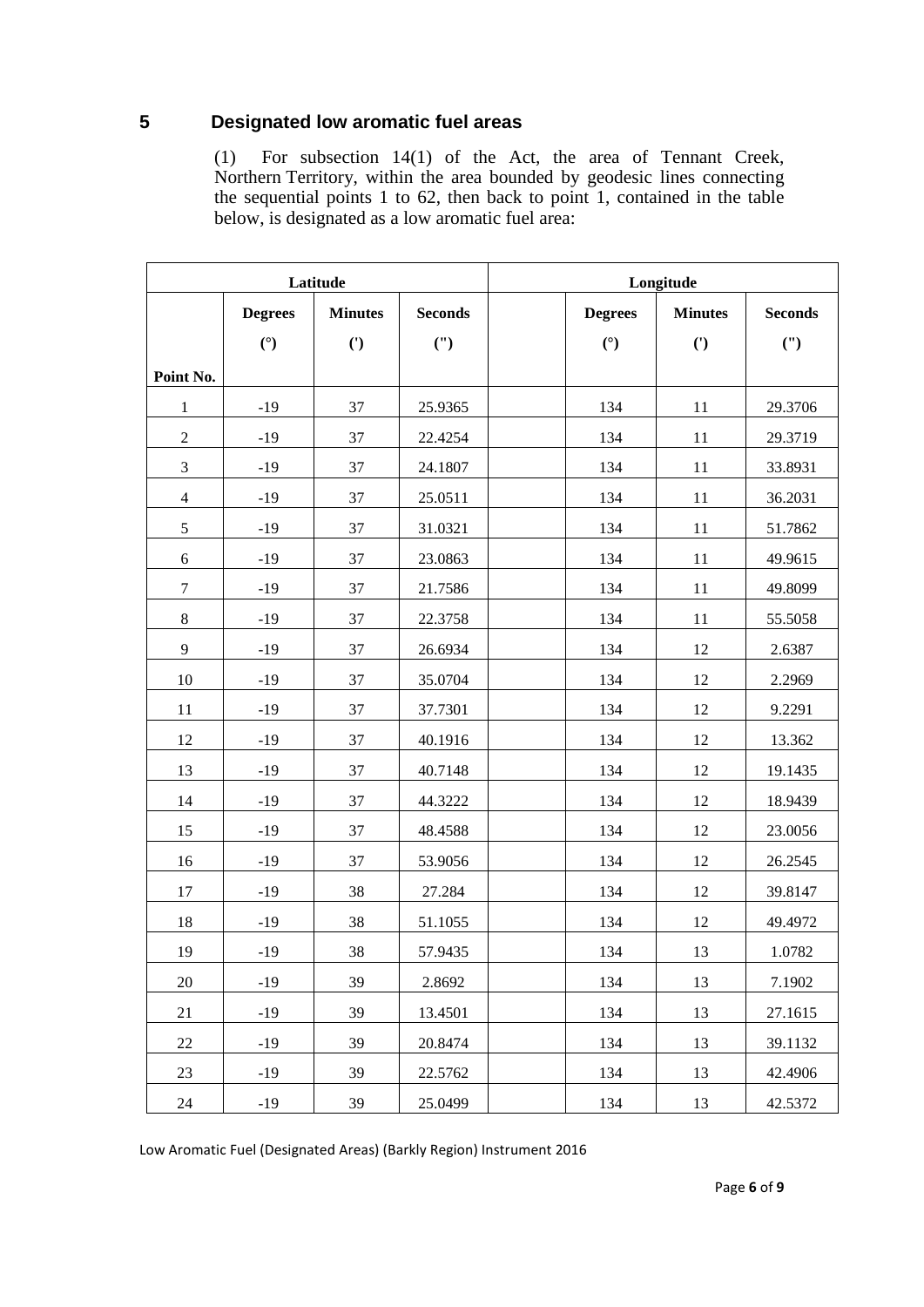| Latitude  |                |                | Longitude      |  |                |                |                |
|-----------|----------------|----------------|----------------|--|----------------|----------------|----------------|
|           | <b>Degrees</b> | <b>Minutes</b> | <b>Seconds</b> |  | <b>Degrees</b> | <b>Minutes</b> | <b>Seconds</b> |
|           | (°)            | $\mathcal{C}$  | (")            |  | (°)            | $\mathcal{C}$  | (")            |
| Point No. |                |                |                |  |                |                |                |
| 25        | $-19$          | 40             | 7.2055         |  | 134            | 13             | 43.939         |
| 26        | $-19$          | 40             | 32.8735        |  | 134            | 13             | 42.114         |
| 27        | $-19$          | 40             | 31.2715        |  | 134            | 13             | 17.015         |
| 28        | $-19$          | 40             | 43.7013        |  | 134            | 12             | 35.6338        |
| 29        | $-19$          | 40             | 51.4927        |  | 134            | 12             | 9.7465         |
| 30        | $-19$          | 41             | 4.7701         |  | 134            | 11             | 25.5267        |
| 31        | $-19$          | 41             | 15.8664        |  | 134            | 10             | 48.5854        |
| 32        | $-19$          | 41             | 27.5898        |  | 134            | 10             | 45.0111        |
| 33        | $-19$          | 41             | 37.3764        |  | 134            | 10             | 45.7421        |
| 34        | $-19$          | 41             | 43.5089        |  | 134            | 10             | 48.2404        |
| 35        | $-19$          | 41             | 43.4554        |  | 134            | 10             | 39.2386        |
| 36        | $-19$          | 41             | 43.4262        |  | 134            | 10             | 33.3978        |
| 37        | $-19$          | 41             | 25.8148        |  | 134            | 10             | 32.1898        |
| 38        | $-19$          | 41             | 20.9247        |  | 134            | 10             | 31.5729        |
| 39        | $-19$          | 41             | 16.1275        |  | 134            | 10             | 30.4026        |
| 40        | $-19$          | 41             | 11.4807        |  | 134            | 10             | 28.6919        |
| 41        | $-19$          | 41             | 7.0484         |  | 134            | 10             | 26.4605        |
| 42        | $-19$          | 41             | 2.8544         |  | 134            | 10             | 23.7352        |
| 43        | $-19$          | 40             | 58.9665        |  | 134            | 10             | 20.5492        |
| 44        | $-19$          | 40             | 41.845         |  | 134            | 10             | 4.8748         |
| 45        | $-19$          | 40             | 22.0776        |  | 134            | 9              | 46.7993        |
| 46        | $-19$          | 40             | 9.6615         |  | 134            | 9              | 35.4587        |
| 47        | $-19$          | 40             | 5.0367         |  | 134            | $\overline{9}$ | 31.4748        |
| 48        | $-19$          | 40             | 0.2113         |  | 134            | 9              | 27.7879        |
| 49        | $-19$          | 39             | 55.1751        |  | 134            | 9              | 24.4111        |
| 50        | $-19$          | 39             | 49.9551        |  | 134            | 9              | 21.3546        |
| 51        | $-19$          | 39             | 44.5635        |  | 134            | 9              | 18.6289        |
| 52        | $-19$          | 39             | 39.0543        |  | 134            | 9              | 16.2425        |
| 53        | $-19$          | 39             | 33.4096        |  | 134            | 9              | 14.205         |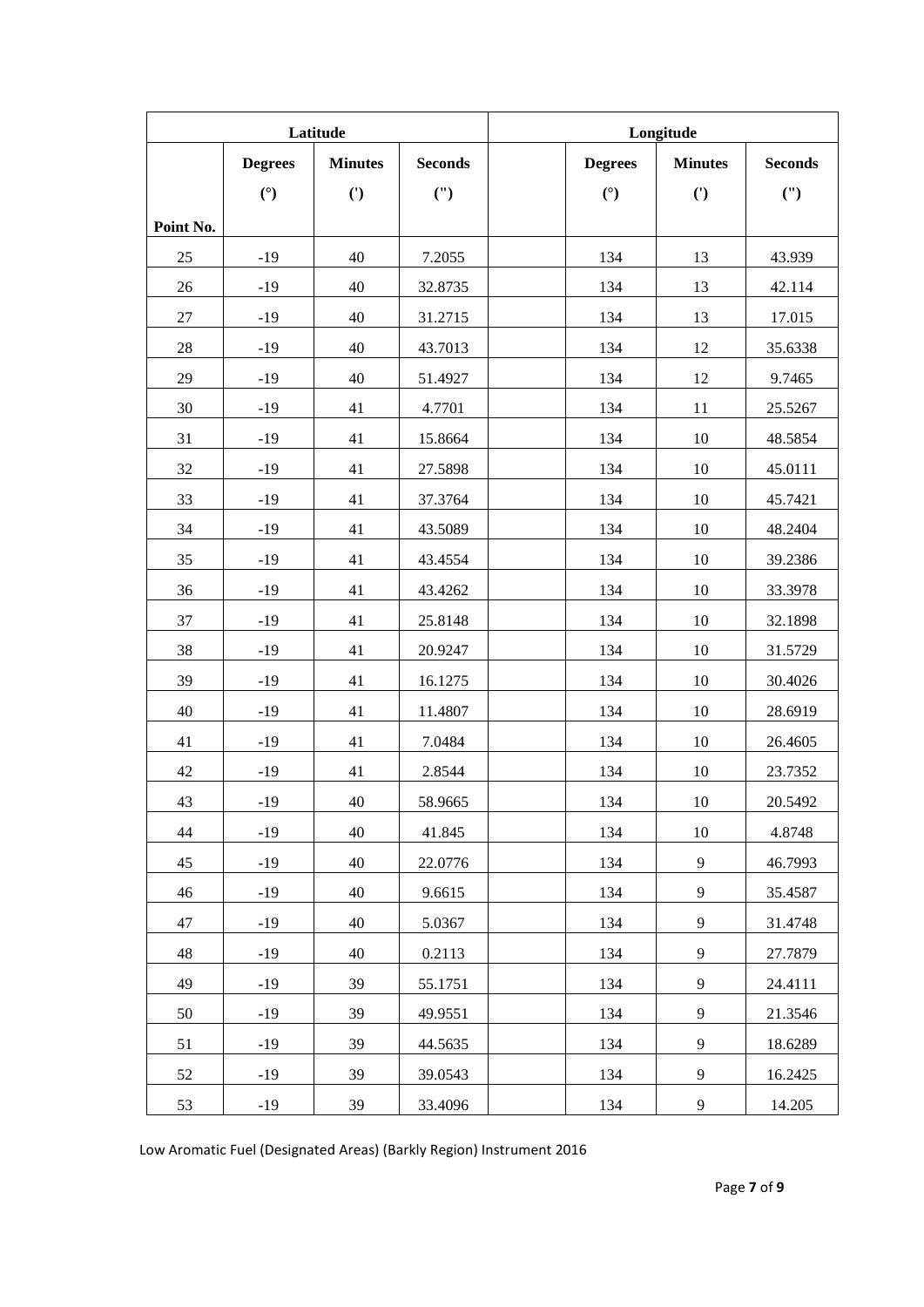| Latitude  |                |                |                | Longitude |                |                |                |
|-----------|----------------|----------------|----------------|-----------|----------------|----------------|----------------|
|           | <b>Degrees</b> | <b>Minutes</b> | <b>Seconds</b> |           | <b>Degrees</b> | <b>Minutes</b> | <b>Seconds</b> |
|           | (°)            | $\mathcal{C}$  | (")            |           | (°)            | $\mathcal{C}$  | (")            |
| Point No. |                |                |                |           |                |                |                |
| 54        | -19            | 39             | 27.6449        |           | 134            | 9              | 12.526         |
| 55        | -19            | 39             | 21.8093        |           | 134            | 9              | 11.2106        |
| 56        | -19            | 39             | 15.907         |           | 134            | 9              | 10.2593        |
| 57        | -19            | 39             | 9.4098         |           | 134            | 9              | 9.4208         |
| 58        | -19            | 37             | 23.7988        |           | 134            | 19             | 9.3806         |
| 59        | -19            | 37             | 26.9458        |           | 134            | 9              | 44.5948        |
| 60        | -19            | 37             | 28.3209        |           | 134            | 10             | 0.0998         |
| 61        | $-19$          | 37             | 30.4427        |           | 134            | 10             | 24.095         |
| 62        | -19            | 37             | 36.2303        |           | 134            | 11             | 29.3785        |